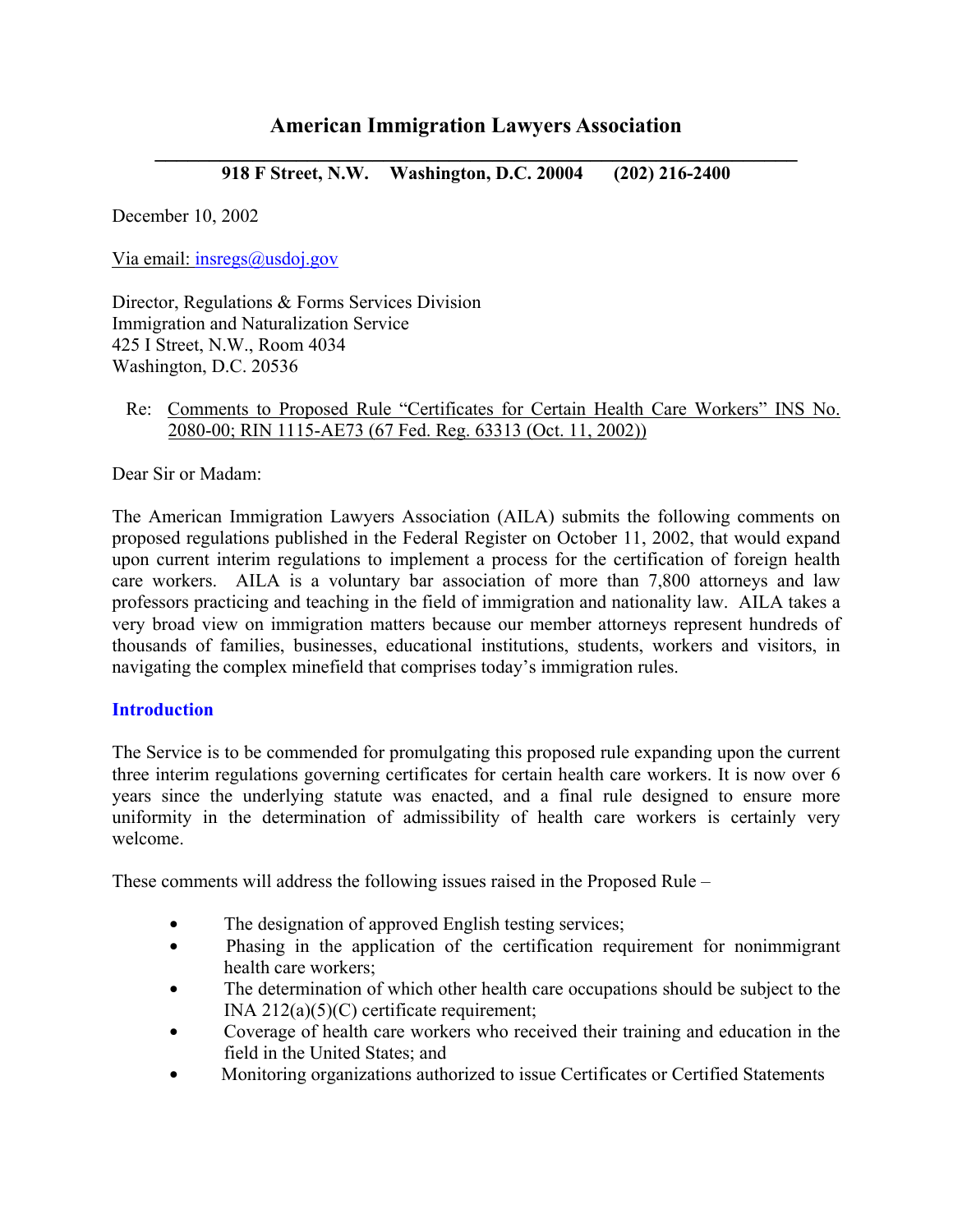## **The designation of approved English testing services**

The inherent delay between promulgation of a rule and its effective implementation in the private sector mandates that, in the period between now and the promulgation of a final rule, the Service

should immediately promulgate an official announcement designating **all** of the currently nationally recognized, commercially available, standardized assessments of the applicant's ability to speak and write English that are now contained in the Proposed Rule. INS adjudicators should be instructed

Promulgation of an official announcement designating all currently approved English language testing services should be accomplished immediately!

immediately to accept certificates issued by approved credentialing organizations based upon successful completion of any tests already approved by HHS in consultation with DoEd.

Sequential interim rules, coupled with heavily documented shortages in such occupations as nursing, have greatly hampered the ability of U.S. hospitals and health care facilities to obtain adequate staffing to meet their service obligations to their health care consuming communities. Initially, the lack of any officially identified English language competence assessors virtually precluded admission of any health care workers. Fortunately, with each promulgation of an interim rule, the problem has been somewhat alleviated. The addition of newly identified approved testing services in the Proposed Rule will provide flexibility to petitioners in both scheduling beneficiaries for examination and in arranging for review courses.

However, mere promulgation of a rule, in and of itself, does not result in immediate relief. Designated assessors need to implement international infrastructures to be able to provide testing to candidates for immigration. Setting up these infrastructures often takes considerable time.

It is apparent from the proposed rule that Test of English in International Communication (TOEIC) Service International and International English Language Testing Systems (IELTS) have already been identified as appropriate by the Secretary of HHS. Yet they *are not available to applicants today*! In this regard, the Service's request for comments on whether it should adopt an alternative method of disseminating a list of identified English testing services reflects an understanding of the problems inherent in waiting for rule-making to identify recognized testing services.

Consequently, it is recommended that the Service immediately implement its own suggestions as contained in the preamble to the proposed rule  $-$  to wit, designate by public notice the list of identified tests and appropriate scores as well as posting this list on the INS official website. *Indeed, it would seem that this list could be promulgated with a somewhat less formal process than a public notice in the Federal Register by the INS*. After all, the statute only requires that the Secretary of HHS, in consultation with the Secretary of the DoEd, consider the level of competence in oral and written English required as shown by an appropriate score on one or more nationally recognized commercially available, standardized assessments. The NPRM clearly shows that this has already been done. As such, all that is needed to implement the other departments' decisions is dissemination of this information to INS adjudicators, approved credentialing organizations and to the general public. The first two notifications can be done by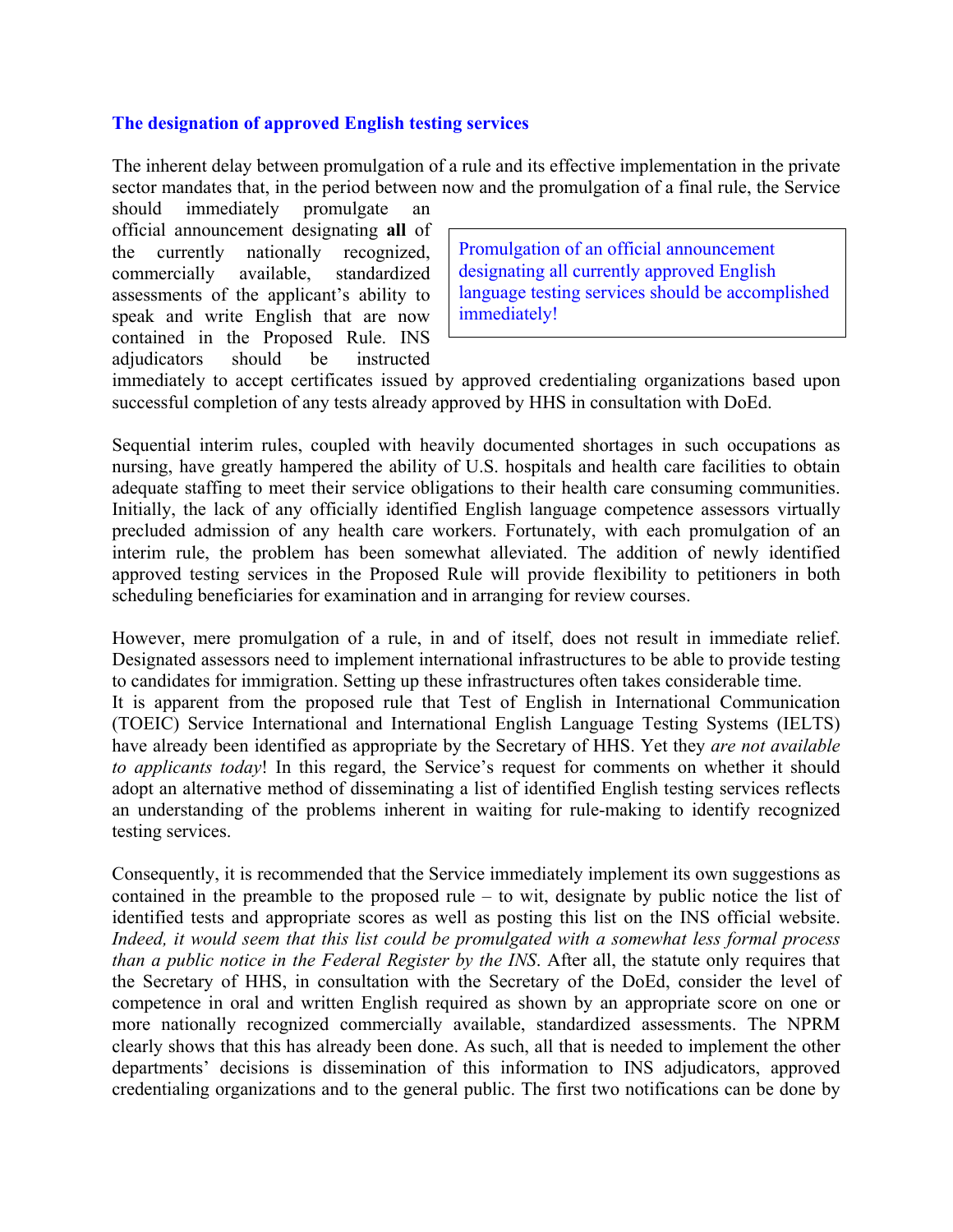policy memorandum and the general public notice can be done by a press release immediately with Federal Register publication to follow.

This recommendation for immediate action has become more urgent during the comment period with the release of new information that the MELAB program has officially requested that the MELAB no longer be recognized for the purpose of certifying healthcare workers. According to the notice posted on the ELI website (www.lsa.umich.edu/eli/melab.htm), "Those [applicants] considering registering for the test after November 27, 2002, should be aware that the ELI will not send their scores to government agencies involved with visa screening for healthcare professionals. . . .î As of the date these comments are submitted, absent immediate action by the Service, there is in essence only one English language assessment vendor (Educational Testing Service) available world-wide to all healthcare employers!

# **Phasing in the application of the certification requirement for nonimmigrant health care workers**

Since 1996, the immigration laws have required certain foreign-born health care professionals (nurses, occupational therapists, physical therapists, physicians' assistants, medical technicians/technologists, and speech language pathologists and audiologists) to obtain certificates (commonly known as a "VisaScreen Certificate") to demonstrate that their education, experience, licensure and English-language ability are equivalent to their U.S. counterparts before they are permitted to obtain permanent residence.

The statute also applies to persons present in the U.S. in temporary working status ("H-1B", "H-1C", "TN", etc.), but for the past six years, both the INS and the State Department have issued a blanket waiver of this requirement under INA ß212(d)(3), 8 U.S.C. ß1182(d)(3). However, under the proposed rule, such waivers would no longer be available.

In practical terms, this means that all covered health care workers employed in the U.S. in temporary status on the final rule's effective date would be required to present a VisaScreen Certificate whenever they  $-$ 

- 1. Apply for a temporary visa abroad;
- 2. Apply to change to working status within the U.S.;
- 3. Apply to extend their stay in the U.S.; or
- 4. Exit the U.S. and attempt to reenter the country.

If the proposed rule is implemented in its present form, a Canadian registered nurse who is presently working in the U.S. in TN status who leaves the U.S. for a weekend to visit her family in Canada will not be able to reenter the U.S. to resume previously covered employment without obtaining a VisaScreen Certificate. Based upon past experience, it is estimated it will take a minimum of 3-4 months to obtain such a certificate from the date of application.

The United States is currently undergoing a severe national nursing shortage (the American Hospital Association estimates that there are over 128,000 vacancies in U.S. hospitals for registered nurses). The sudden withdrawal of the blanket waiver provision for nonimmigrants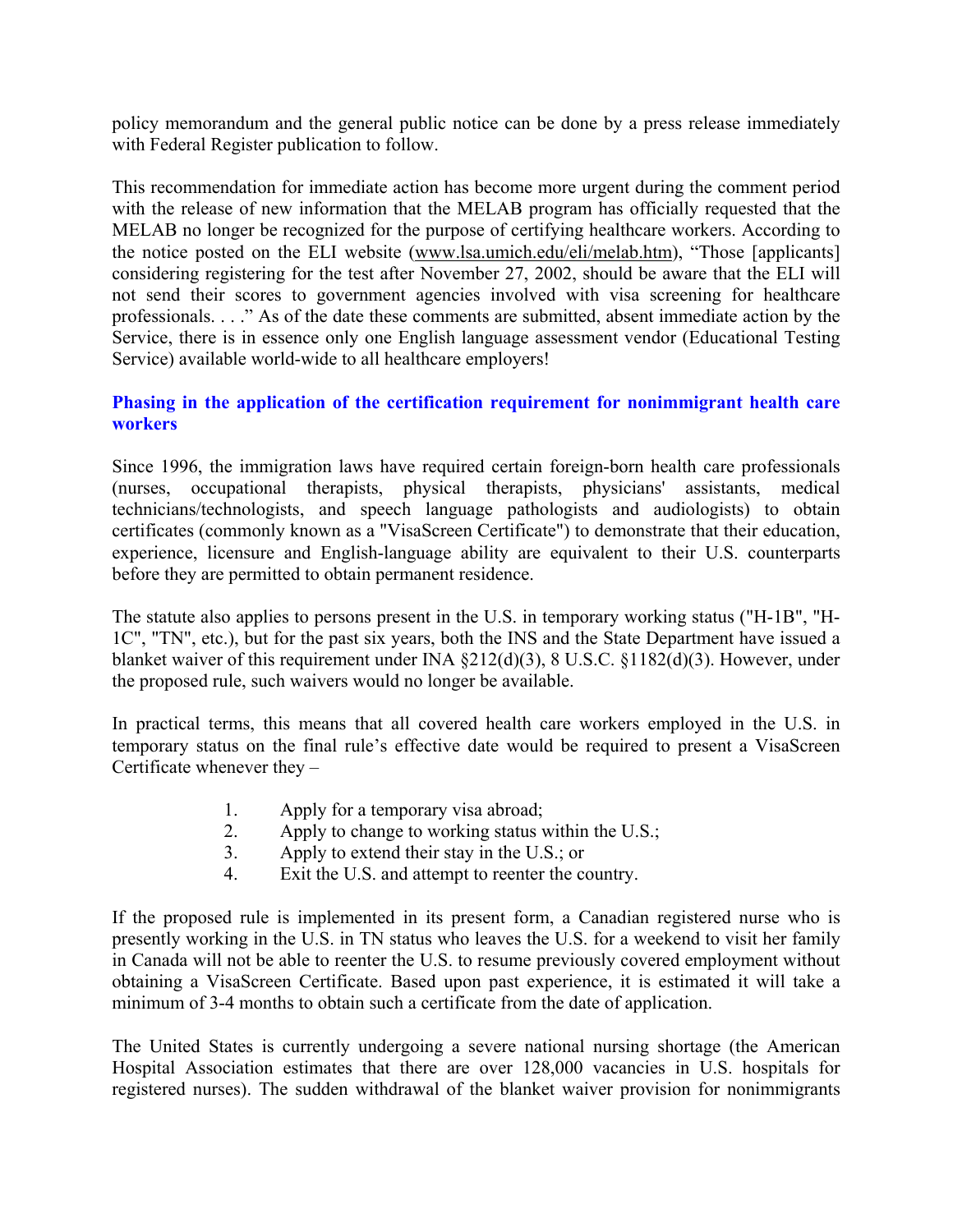present in the U.S under waiver who take a brief trip abroad intending to return to resume employment, nonimmigrants with petitions pending on the effective date of the new final rule, or nonimmigrants abroad with petitions approved before the effective date of the rule who have not yet obtained visas, would result in U.S. health

Sudden withdrawal of the authority to grant blanket waivers for nonimmigrant health care workers, aside from creating an administrative nightmare for the Service, would seriously disrupt U.S. employers' healthcare worker staffing programs.

care employers unexpectedly losing RNs and other health care workers during this time of crisis, further exacerbating the existing shortage. After all, U.S. healthcare employers have no way of knowing in advance when the Service will issue its final rule. Needless to say, sudden withdrawal of the blanket waiver authority would also create an administrative nightmare for the Service as it deals with devastated employers who had pending and recently approved petitions on the date of promulgation of the final rule and find their staffing plans newly in disorder.

As an interim measure, to avoid a severe disturbance in the provision of health care services, as well as to avoid creating an additional administrative burden for the Service, AILA recommends

that the Service modify the final rule. *The final rule should provide for a transitional period for nonimmigrant healthcare workers who were already working on the date of promulgation or were already in the petitioner's employment pipeline.* During

A transitional period during which temporary authority to grant blanket waivers continues is needed to avoid employer staffing disruption and burden on the Service.

this transitional period, the Service should continue to issue blanket waivers to the following categories of nonimmigrant health care workers:

- 1. Nonimmigrant health care workers who seek to re-enter the United States to resume employment previously covered under the blanket waiver on the date of promulgation of the final rule;
- 2. Nonimmigrants in the United States who had petitions to change to or extend their status as healthcare workers pending on the date of promulgation of the final rule;
- 3. Nonimmigrants abroad who had petitions seeking classification as a nonimmigrant to work as a healthcare worker that were either pending on the date of promulgation of the final rule or approved before or on the date of promulgation of the final rule.

AILA suggests that the transitional period be determined by the nonimmigrant's petition and that it extend over a period not less than one year from the issuance of the final rule, or the expiration date on the nonimmigrant's form I-797 approval, whichever period is longer.

## **The determination of which other health-care occupations should be subject to the INA 212(a)(5)(C) certification requirement**

The preamble to the Proposed Rule raises the question of whether aliens in additional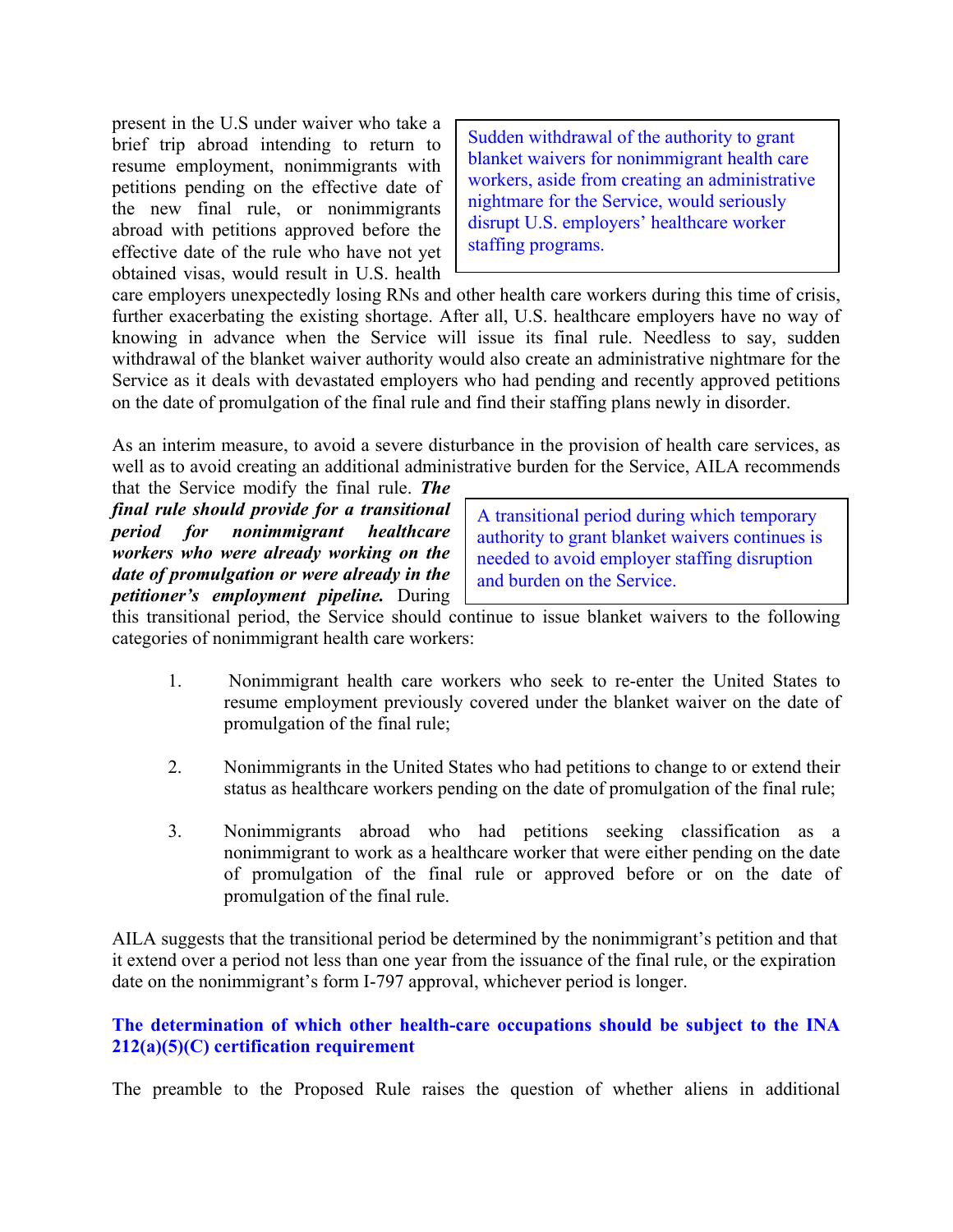occupations should be required to comply with INA Section  $212(a)(5)(C)$ . The Service is seeking comments on whether the list of occupations subject to the certification requirement should be expanded and on the factors that the Service proposes to use in making its determinations; and whether particular occupations should be added to the list.

Whether the list of occupations subject to the certification requirement should be *expanded*

Since the conference report provides that the Service can designate additional health care occupations subject to certification, it is apparent that the statute does contemplate expansion of the list. The problem, succinctly illustrated in the preamble to the Proposed Rule, is how to make the determination as to which additional health care occupations should be included in the list of covered occupations.

# ■ The factors that the Service proposes to use in making its determinations

Factors that the Service states it is considering to use in making this determination include: (1) whether a majority of states require licensing for a particular health care occupation (an objective and clearly defined standard); and (2) whether the health care worker has a direct effect on patient care (a somewhat subjective, vague and ambiguous standard).

Yet a look at the illustrative examples noted in the preamble reveals that only the first listed factor is relevant under this analysis. For example, medical teachers, medical researchers, managers of health care facilities, and medical consultants to the insurance industry are not generally required to have licenses in the occupations listed in a majority of the states while a supervisory physical therapist is required to have a license as a physical therapist in a majority of states. Yet these same medical teachers who impart outdated knowledge and science, medical researchers who violate research protocol or mismanage data, managers of health care facilities who tolerate inadequate staffing or ineffective supply and maintenance systems, and medical consultants who improperly deny coverage benefits though not required to hold state licenses generally, reasonably pose a risk to patient health (the Service's definition of direct effect on patient care). As such, the connection between "direct effect" and the need for certification is extremely vague and tenuous.

■ *A more appropriate factor, in addition to the state license requirement, would be whether the worker is employed by an employer engaged in providing direct care to patients.*

If anything distinguishes the Service's examples of occupations from each other, it is the fact that

on the one hand, in the case of the supervisory physical therapist *the employer is a direct provider of patient services*, while on the other hand, the other occupations' employers are not and effect patient care only indirectly. As such, it would appear that a more workable secondprong of the test would be whether the health

A more objective factor would be whether the employer is involved in providing direct patient care as defined under federal health care financing law.

care worker would be working for an employer that is engaged in providing direct patient care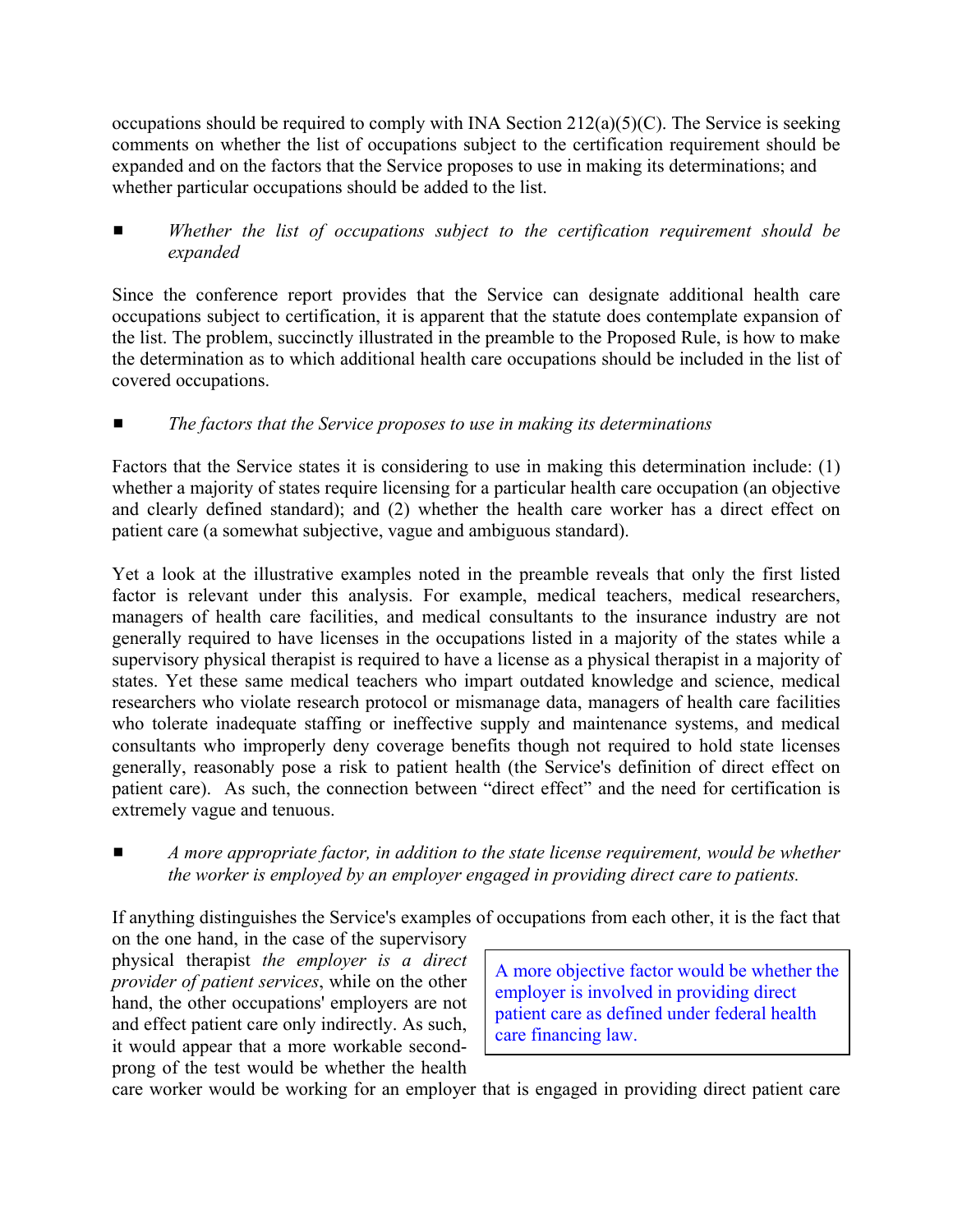services. Such employers are easily identifiable under existing federal Health Care Financing Administration criteria.

Similarly, the fact that the job description of a "clinical social worker" may be different in other

countries is irrelevant. The statute clearly applies only to the occupation as defined within the United States since it only applies to an alien "who seeks to enter for the purpose of performing work as a health care worker." In other words, the work to be performed will be in the United States. Regardless of what the job description may be outside of the United

Only the job description in the United States is relevant in determining whether a health care occupation should be subject to the certification requirement.

States, the certification requirement only attaches if the job description within the Unites States requires labor as a health care worker. Any difference between a United States job description and a foreign one only goes to the issue of whether the beneficiary of an employment-based petition is qualified for the position offered.

## **Coverage of health care workers who received their training and education in the United States**

As the preamble notes, where a health care worker has received his or her training and education

in the United States, the only item lacking from complete compliance with the statutory criteria is verification of the health care worker's license (if any is needed). Yet, such verification is easily obtainable from state regulatory bodies at nominal cost. Despite this ease of availability, and based solely on silence in the statute, the

Health care workers who received their training and education in the United States should be exempt from certification.

Service is opting to require certification for U.S. trained health care workers by a third party credentialing organization. It invites approved credentialing organizations to initiate "streamlined" processing," thus inserting a third party into the process to rubber stamp state agency verification. Even under a streamlined process, the applicant will be subjected to additional expense and delay. Recognizing that the only lacking item is verification of a state license, a truly "streamlined process" would exempt U.S trained and educated applicants from the certification requirement.

### **Monitoring organizations authorized to issue Certificates or Certified Statements**

The Service indicates that it will develop a regulatory process to monitor credentialing organizations. The proposed review would take place in tandem with the reauthorization process every five years. Performance reviews should include the views of the stakeholders, including, but not limited to, employers, healthcare workers, and their counsel. The Service should provide a procedure for the stakeholders to provide information and file complaints about the service provided by the credentialing organization. These information and complaints must be taken into consideration in the performance reviews.